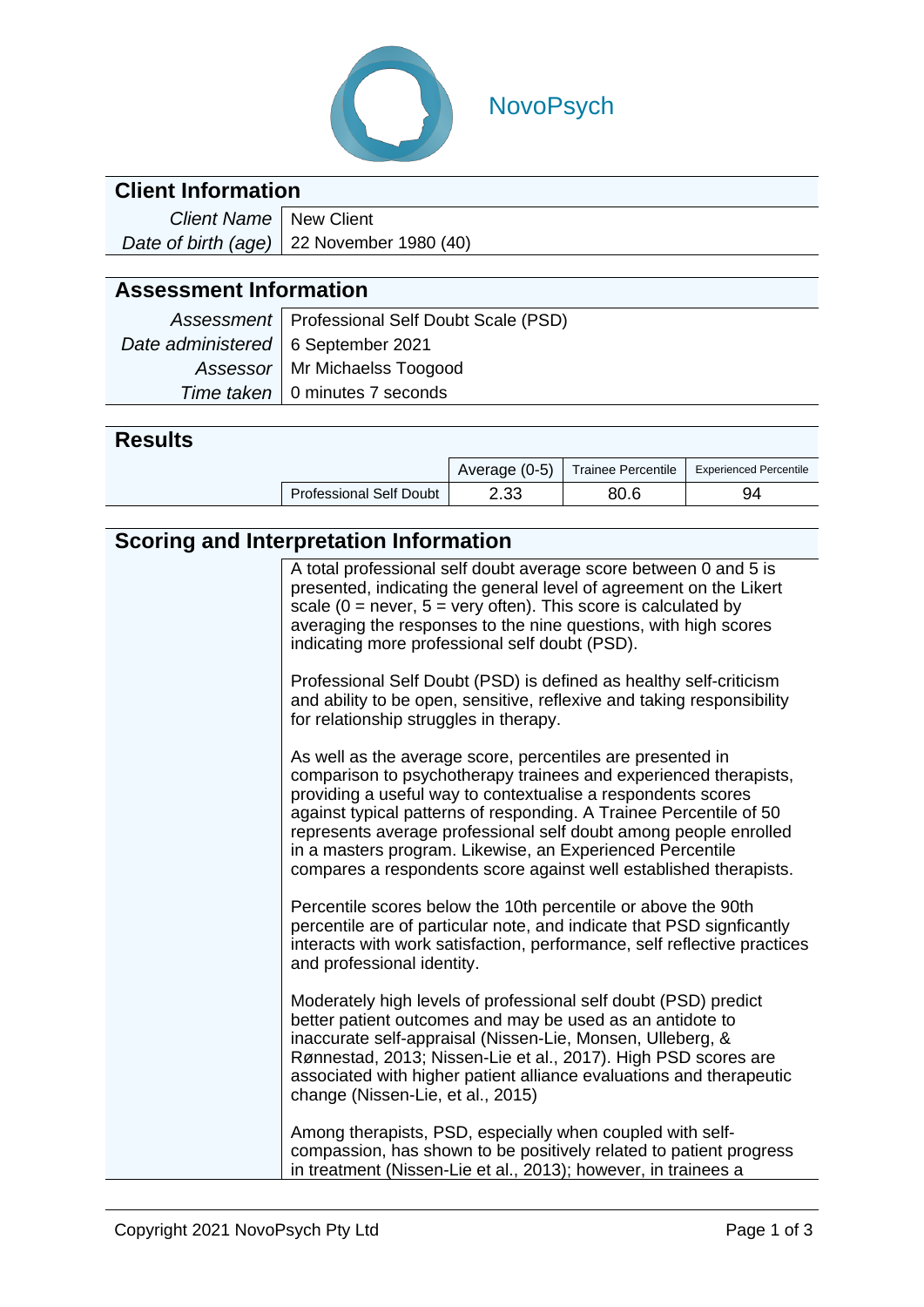

**Client Name** | New Client

#### **Scoring and Interpretation Information (cont.)**

decrease in professional doubt over treatment appears to be related to more positive patient improvement (Odyniec, Probst, Margraf, & Willutzki, 2019).

Particularly low scores in the context of training or supervision may be indicative of defensiveness, nervousness about unfavourable supervisor evaluation or concern that the scale is being used as a measure of professional competence. It is therefore important to interpret results in light of the trust established between assessor and respondent and the context in which it was administered.

The reasons why self-doubt is a constructive and beneficial aspect of a therapists' repertoire in treating clients is still an open question. With reference to this finding, Macdonald and Mellor-Clark (2014) argue that clinicians work more effectively when they are more conscious of challenges and uncertainties of their work and less blinded by their own competence: 'Therapists who are more aware of their natural limitations, and more realistic about the likelihood of poorer client outcomes, are more alert to indications that their clients are "off-track", enabling them more frequently to resolve barriers to therapeutic progress'. Tracey et al. (2014) reason that PSD may 'encompass a critical evaluation of one's work from a disconfirming stance' (p. 225). The constructive consequence of a self-critical stance is also consistent with the thinking of Baltes and Smith (1990) who suggested an attitude of 'uncertainty' as one criterion of wisdom, and with Rønnestad and Skovholt (1991), who suggested 'awareness of the complexity of therapeutic work' (Rønnestad & Skovholt, 2013) as a characteristic of optimal professional development.

#### **Client Responses**

|                |                                                                                       | Never | Rarely | Occasional<br>I٧ | Sometimes | Often | Very Often |
|----------------|---------------------------------------------------------------------------------------|-------|--------|------------------|-----------|-------|------------|
| 1              | Lacking in confidence that you<br>might have a beneficial effect on a<br>patient      |       |        |                  |           |       | 5          |
| 2              | Unsure how best to deal effectively<br>with a patient                                 |       |        |                  |           |       |            |
| 3              | Distressed by powerlessness to<br>affect a patient's tragic life situation            |       |        |                  |           |       |            |
| $\overline{4}$ | Disturbed that circumstances in your<br>private life will interfere with your<br>work |       |        | 2                |           |       |            |
| 5              | In danger of losing control of the<br>therapeutic situation with a patient            |       |        |                  |           |       |            |
| 6              | Afraid that you are doing more<br>harm than good in treating a client                 |       |        |                  |           |       |            |